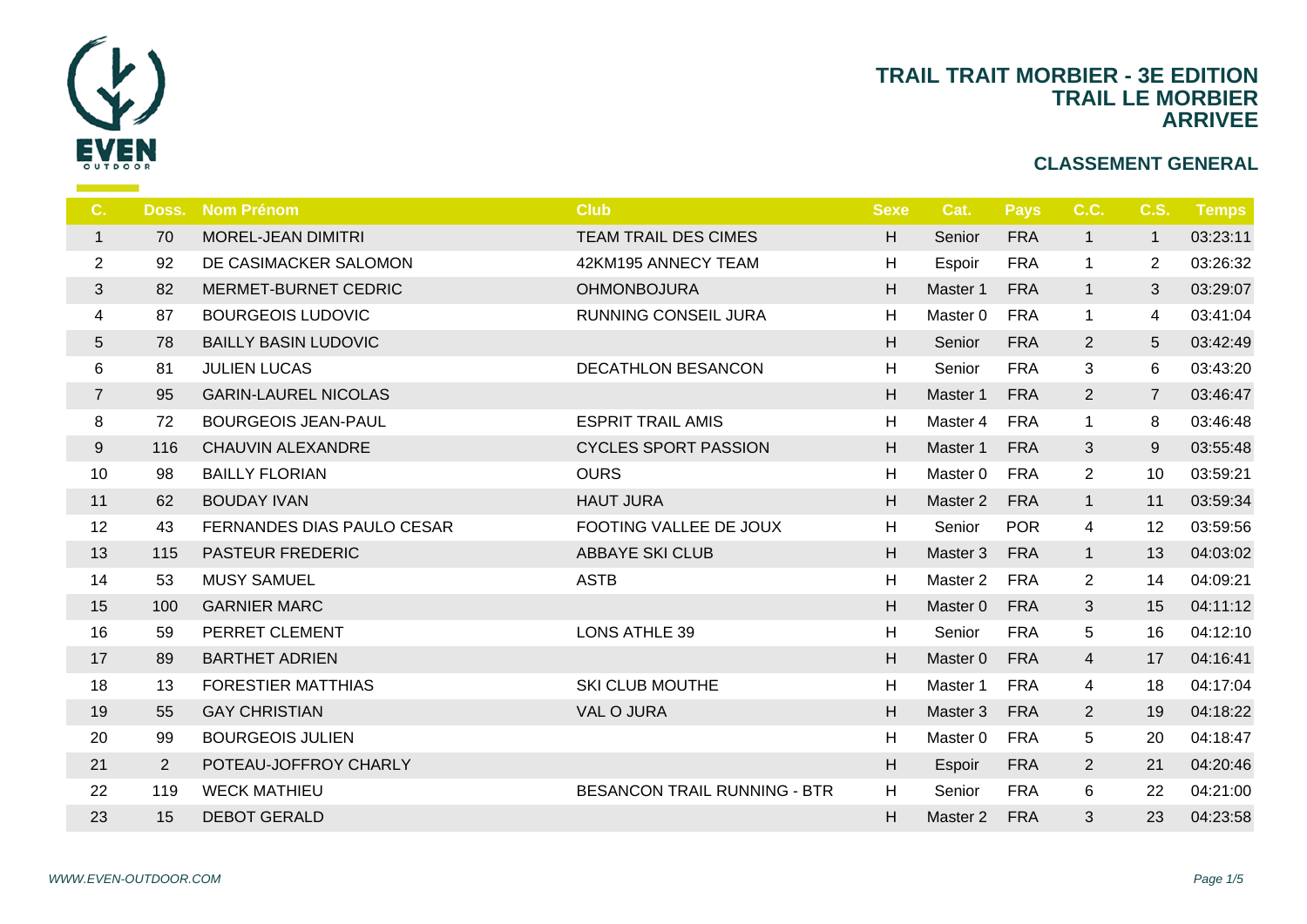

| C. |     | <b>Doss. Nom Prénom</b>  | <b>Club</b>                 | <b>Sexe</b> | -C             |
|----|-----|--------------------------|-----------------------------|-------------|----------------|
| 24 | 117 | <b>FOURNIER JEROME</b>   | <b>TRAILLEUR OPALOIS</b>    | H           | Ma             |
| 25 | 74  | MICHEL CHRISTOPHE        | LONS ATHLE 39               | H           | Ma             |
| 26 | 65  | MONGE PEGGY              | <b>TOULON SPORTS NATURE</b> | F.          | Ma             |
| 27 | 27  | <b>BERTRAND BARRIA</b>   |                             | H           | Ma             |
| 28 | 118 | <b>CHARNAL FREDERIC</b>  | COC                         | H           | Ma             |
| 29 | 19  | <b>DESPESEL NICOLAS</b>  |                             | H           | Ma             |
| 30 | 67  | <b>DEBAY BLAISE</b>      |                             | H           | Ma             |
| 31 | 114 | <b>GENDRE LOUIS</b>      | <b>LES BLONDINIAIS</b>      | H           | S <sub>6</sub> |
| 32 | 77  | <b>JACQUES GREGORY</b>   | FCC LA JOUX                 | H           | S <sub>d</sub> |
| 33 | 30  | PARIZOT PIERRE           |                             | H           | S <sub>d</sub> |
| 34 | 41  | RECEVEUR GERALD          | <b>FREE RUN CUISEAUX</b>    | H           | Ma             |
| 35 | 106 | <b>VALLET GUILLAUME</b>  | LES LACETS DU LIZON         | H           | Ma             |
| 36 | 10  | <b>LARGET VALENTIN</b>   |                             | H           | S <sub>d</sub> |
| 37 | 8   | <b>CROZIER LANDRY</b>    |                             | H           | Ma             |
| 38 | 40  | <b>LOMBARD MAXENCE</b>   |                             | H           | S <sub>d</sub> |
| 39 | 107 | <b>GUYOT MATHIEU</b>     |                             | H           | Ma             |
| 40 | 57  | <b>MAIRE FLORENT</b>     | <b>RUN ET SENS</b>          | H           | Ma             |
| 41 | 36  | PETIOT JEAN-LUC          | ALL JURA TRAIL              | H           | Ma             |
| 42 | 39  | <b>MARCHAND DAVID</b>    | ALL TRAIL JURA              | H           | Ma             |
| 43 | 85  | PAGNIER XAVIER           |                             | H           | S <sub>6</sub> |
| 44 | 111 | <b>OUAREZKI EMMANUEL</b> |                             | H           | Ma             |
| 45 | 37  | <b>LUTIC XAVIER</b>      | <b>XANALU</b>               | H           | Ma             |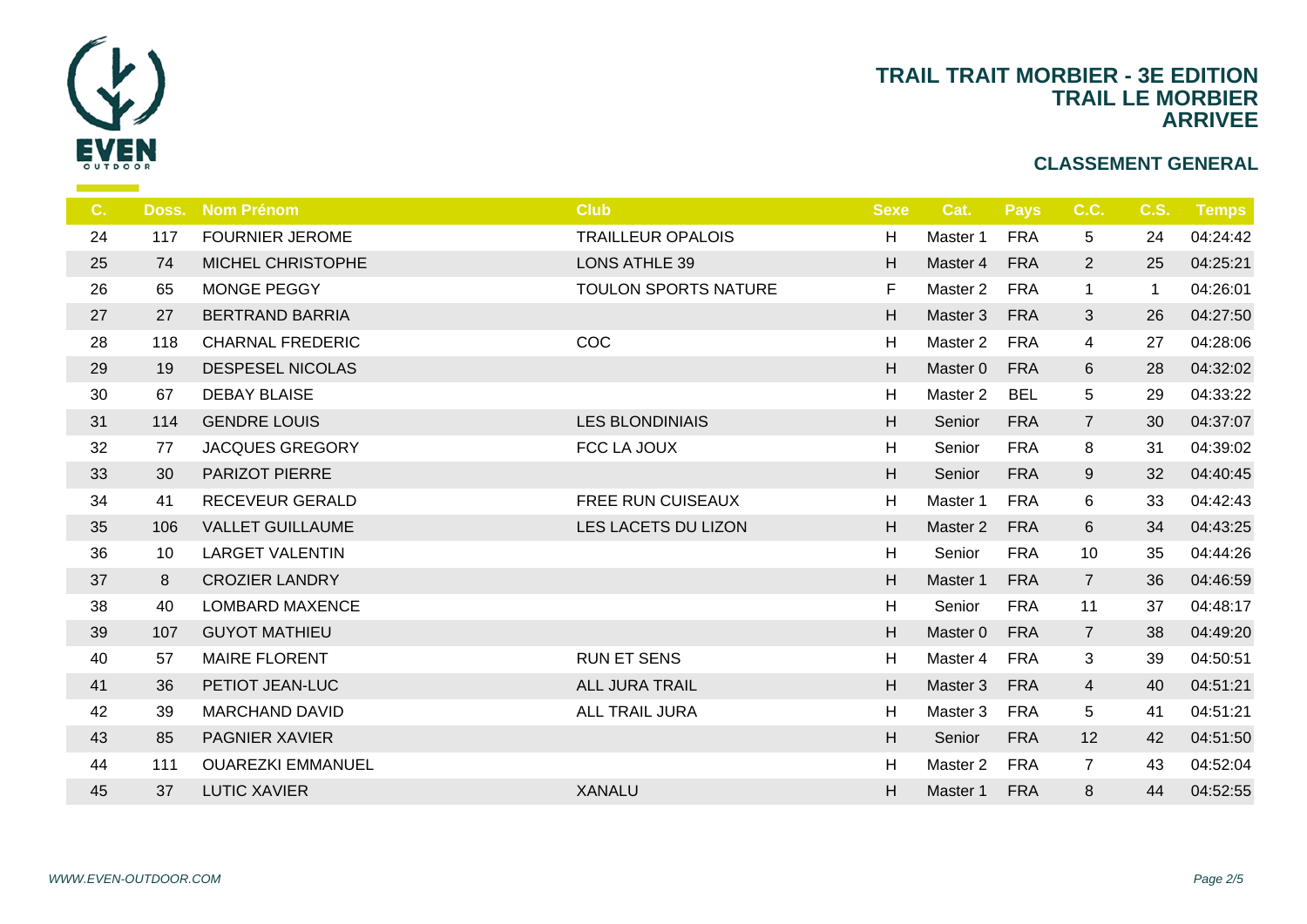

| C <sub>1</sub> |                | Doss. Nom Prénom             | <b>Club</b>            | <b>Sexe</b> | $\epsilon$     |
|----------------|----------------|------------------------------|------------------------|-------------|----------------|
| 46             | 29             | <b>BERKANE KEVIN</b>         | <b>TRIATHLONS</b>      | H           | Se             |
| 47             | $\overline{7}$ | <b>CAVERNE JEAN-BAPTISTE</b> | CAF DOLE               | H           | Ma:            |
| 48             | 34             | <b>LARGET CELINE</b>         |                        | F.          | Ma             |
| 49             | 33             | <b>VIARD MARC</b>            |                        | H           | Ma             |
| 50             | 110            | <b>CORBET ANTOINE</b>        |                        | H           | Se             |
| 51             | 120            | PRENAS ETIENNE               | <b>ALL TRAIL JURA</b>  | H           | Ma             |
| 52             | 26             | <b>FELIX KARINE</b>          |                        | F.          | Ma             |
| 53             | 102            | <b>NACHON FRANCIS</b>        |                        | H           | S <sub>d</sub> |
| 54             | 22             | <b>TANTY STEPHANE</b>        |                        | H           | Ma             |
| 55             | 38             | <b>LUTIC NADEGE</b>          | <b>XANALU</b>          | F           | Ma:            |
| 56             | 79             | <b>GUILLEMIN VICTOR</b>      |                        | H           | S <sub>d</sub> |
| 57             | 50             | <b>BOUVET VICTOR</b>         | <b>TEAM COACHING +</b> | H           | S <sub>d</sub> |
| 58             | 128            | <b>OUTI JETHRO</b>           |                        | H           | S <sub>d</sub> |
| 59             | 127            | <b>MORTET THIERRY</b>        |                        | H           | Ma             |
| 60             | 21             | <b>GENDRE MAXIME</b>         | <b>TEAM BICHETTE</b>   | H           | S <sub>d</sub> |
| 61             | 60             | <b>OBIANG ONDO THIERRY</b>   | <b>LASORTIEDENUIT</b>  | H           | Ma             |
| 62             | 101            | <b>BOURDENET HERVE</b>       |                        | H           | Ma             |
| 63             | 94             | YOUSSOUFFI MOUHTAR           | <b>ACVC</b>            | H           | Ma:            |
| 64             | 49             | <b>ROUX GUILLAUME</b>        |                        | H           | Ma             |
| 65             | 86             | <b>JOANNE SEBASTIEN</b>      | <b>THD</b>             | H           | Ma             |
| 66             | 75             | <b>LARROCHE MARLEE</b>       |                        | F.          | Se             |
| 67             | 76             | JEANNERET BERTRAND           |                        | H           | Ma:            |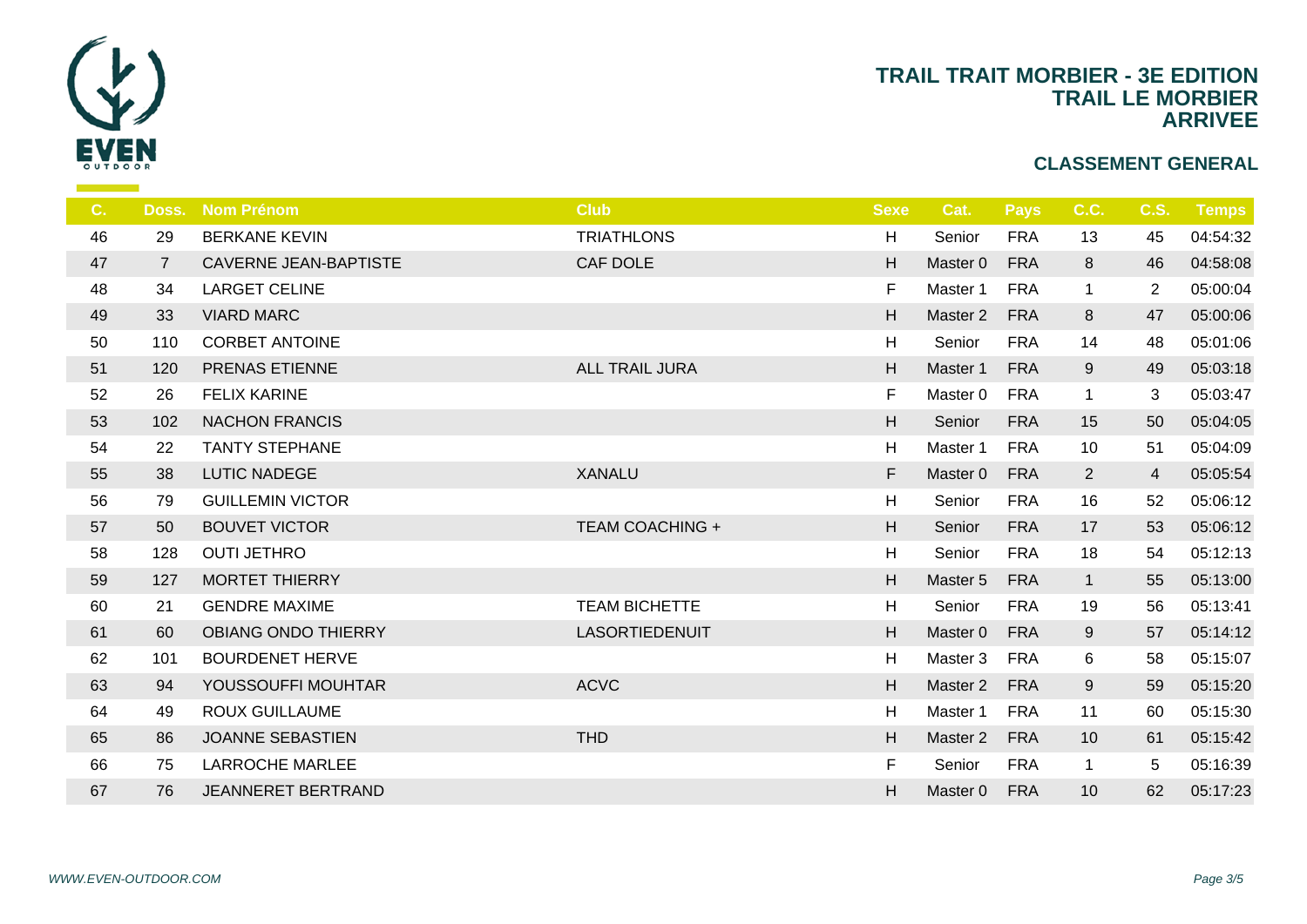

| C. | Doss.        | <b>Nom Prénom</b>          | <b>Club</b>            | <b>Sexe</b> |     |
|----|--------------|----------------------------|------------------------|-------------|-----|
| 68 | 12           | <b>MOTTET FRANCOIS</b>     |                        | H           | Ma  |
| 69 | 112          | <b>NARJOUX BRICE</b>       | @OBJECTIF100           | H           | Ma  |
| 70 | 129          | <b>LAMBOTTE XAVIER</b>     |                        | H           | Ma  |
| 71 | 58           | <b>ROUSSILLON PIERRE</b>   | <b>MEHAUT</b>          | H           | Ma: |
| 72 | 113          | <b>ROUSSOT CYRIL</b>       | <b>ALL JURA TRAIL</b>  | H           | Ma  |
| 73 | 56           | <b>TOURNIER VERONIQUE</b>  | <b>TEAM TRAIL JURA</b> | F.          | Ma  |
| 74 | 96           | <b>CHORVOZ THOMAS</b>      |                        | H           | Ma  |
| 75 | 105          | <b>VIOLOT FREDERIC</b>     | <b>TRIATH'LONS</b>     | H           | Ma  |
| 76 | 88           | DOUBLIER-VILLETTE GREGOIRE | <b>CTM PUB TV</b>      | H           | Ma  |
| 77 | 68           | <b>PARIS LAURENCE</b>      |                        | F.          | Ma  |
| 78 | 63           | <b>BADIN REGIS</b>         |                        | H           | Ma  |
| 79 | 104          | <b>CASAGRANDE VALERIE</b>  | FREE RUN CUISEAUX      | F           | Ma  |
| 80 | 91           | <b>DUTARQUE FLORENT</b>    |                        | H           | Ma  |
| 81 | 24           | <b>RENAUD DENIS</b>        |                        | H           | Ma  |
| 82 | 97           | <b>FAYOLLE VINCENT</b>     |                        | H           | Ma  |
| 83 | 83           | KANCHHA GHALE              |                        | H           | Ma  |
| 84 | 66           | <b>MARTINET BERTRAND</b>   |                        | H           | Ma  |
| 85 | 69           | <b>LAVILLE THIERRY</b>     |                        | H           | Ma  |
| 86 | 28           | <b>GENY PIERRE</b>         | POUR EMMA              | H           | Ma  |
| 87 | $\mathbf{1}$ | <b>CORDIER THIERRY</b>     | DAC DOLE               | H           | Ma  |
| 88 | 93           | <b>DELATTRE STEPHANE</b>   |                        | H           | Ma  |
| 89 | 64           | <b>ADOLPHE SYLVAIN</b>     |                        | H           | Mas |
|    |              |                            |                        |             |     |